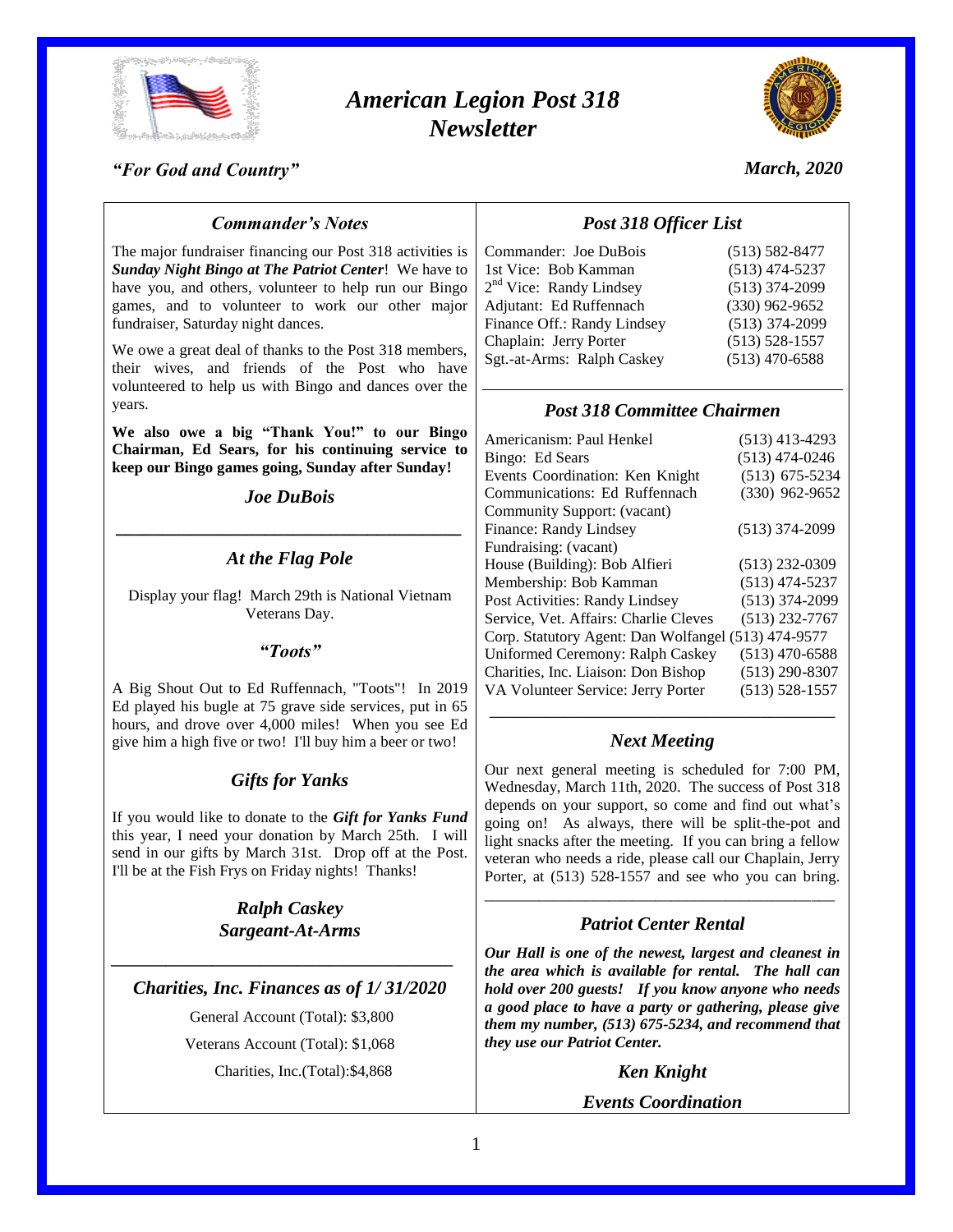### *Fund Raising Update*

**Bingo** – The Post conducts bingo every Sunday. Doors open at 4:30 PM, preliminary games begin at 6 PM. All your favorite "pull tabs" are available. You can support the Post by either coming out to play, or volunteering to work these events. Please contact Bingo Chairman, Ed Sears (474-0246) with any questions. For the month of February, even with only 3 sessions, Bingo earned \$2,700 for the Post, and contributed \$685 to *Charities, Inc.* Gross income from concessions was \$470.

**Euchre** – Euchre tournaments are conducted every Thursday night, beginning at 7PM (doors open at 6:45) and Friday afternoons at 12:30PM (doors open at 12:15) in the Club Room. Buy-in is \$5, \$2.50 going to the Post, and \$2.50 going to prize money. These are fun events, and are open to both our membership and the public. Contact Joe Baker (289-9044) with any questions.

**Kroger Community Rewards** – If you are a Kroger customer and are not currently supporting a charitable organization through *Kroger Community Rewards*, we would encourage you to do your part! Go on-line and sign up for *Kroger Rewards,* selecting *American Legion Post 318 Charities*, Inc. as your cause.

**Amazon Smiles** – *American Legion Post 318 Charities Inc.* is now registered with Amazon Smiles. If you shop at Amazon and select *American Legion Post 318 Charities, Inc.* as your charity, Amazon donates 0.5% of all eligible purchases. To maximize our revenue opportunities, please share this information with family and friends.

## *Post 318 Scholarships for High School Seniors*

\_\_\_\_\_\_\_\_\_\_\_\_\_\_\_\_\_\_\_\_\_\_\_\_\_\_\_\_\_\_\_\_\_\_\_\_\_\_\_\_\_\_\_\_

ELIGIBILITY: The American Legion - Anderson Post 318 Veteran Scholarships will be awarded to the deserving children (dependents), or grandchildren, of "Honorably Discharged" veterans. Students applying for these scholarships must be in the graduating class of 2020 at Anderson, Turpin, or McNicholas High School, or be the child or grandchild of an American Legion - Anderson Post 318 member in good standing. The entire application must be completed and received by American Legion - Anderson Post 318, P.O. Box 54390, Cincinnati, OH. 45254-0390, on or before, April 30, 2020. A copy of the sponsoring veterans DD 214 must be submitted with the application. All scholarship winners must attend the American Legion - Anderson Post 318 Annual Awards Program on July 18, 2020.

## *Contact Jerry Porter for an application (513) 528-1557*

## *February Bingo!*

Post 318 Bingo raised \$685 for Charities, Inc. and \$2700 for the post, and concession sales added another \$470 for a total of \$3,855 for the month of February.

## *Ed Sears, Bingo Chairman*

### *Hoops Mania Game!*

#### *It is not too late to enter the Hoops Mania game! Contact Matt Lilly now to buy tickets!*

Call Matt at (513) 617-8351, or e-mail [matt.lilly@cchmc.org.](mailto:matt.lilly@cchmc.org) Have him fill out a ticket for you, then send your check for \$20 to Post 318, P.O. Box 54390, Cincinnati, OH 45254. When he receives your check, he will activate your ticket and notify you if you are a winner as the basketball season progresses! So far the Hoops Mania game has raised over \$1,000!

*Matt deserves a big "Thank You" for all the work he has done setting up and running Hoops Mania!*

## *Williamsburg American Legion Post 288*

**208 E. Main St., Williamsburg, OH 45176**



Proceeds Benefit Ron Chapman's Election Campaign for National Executive Committee.

May  $9<sup>th</sup>$ , 2020, 5-8 pm. \$8.00 at the door all you can eat

Chinese Raffle – Split The Pot

# *Al Buxton, Adjutant, 4th District &*

## *Post 199 Chaplain and Service Officer*

(513) 225-1489, asbuxton69@gmail.com

Note: A Chinese Raffle raises money by selling you tickets. You then place your tickets in containers next to the donated items which you want to win. At the end of the raffle a ticket is drawn from each container. The holder of that ticket stub wins that donated item.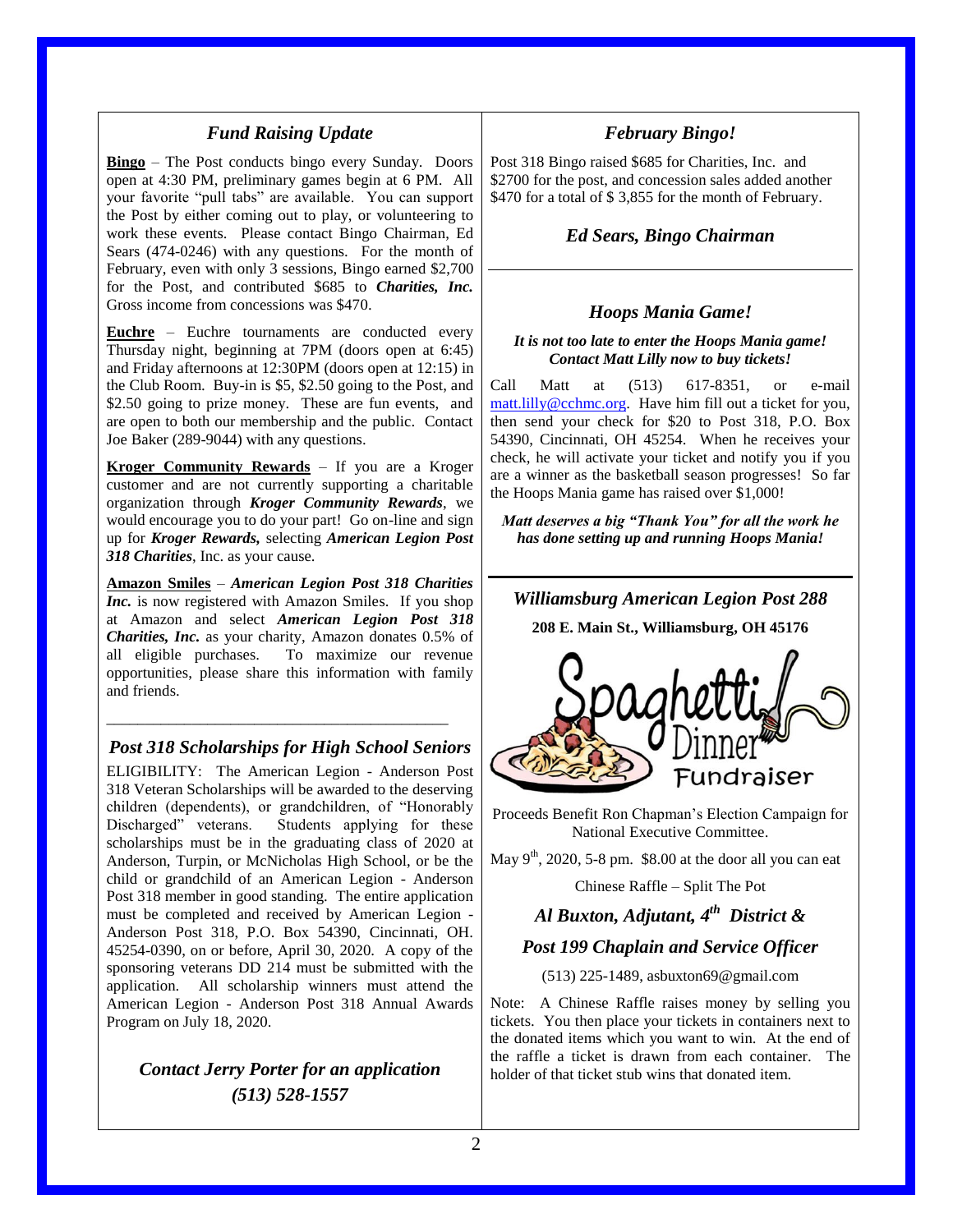# *March Dance Schedule Cincy Rockers*

Join the *Cincy Rockers*, March 14<sup>th</sup>, as we celebrate St. Patrick's Day. You'll see a great band, playing the music you want to hear, and also create a few memories.

For this event, we are bringing back the **"Wearing of the Green Contest".** Get into the spirit of the evening by coming in your best St. Patrick's Day apparel. \$50 will go to the person, or couple, selected by the audience as the best Irishman in disguise. The 2nd and 3rd place runners up will receive tickets to a future dance. If that's not enough, you may also find a **"Blarney Stone"** you can lock your lips around.



## *Model Behavior*

*\_\_\_\_\_\_\_\_\_\_\_\_\_\_\_\_\_\_\_\_\_\_\_\_\_\_\_\_\_\_\_\_\_\_\_\_*

On March 28, the *Model Behavior Band* will be making their *Patriot Center* debut. This group is a high-energy cover band that plays upbeat pop, rock, dance and party music with a core focus in the 1980's. They play the tried and true crowd favorites from bands like **Journey, Bon Jovi, Joan Jett**, and **Led Zeppelin** but they're unique because they also play a wide selection of songs other bands don't play. When was the last time you saw a live band cover dance and party tunes from artists such as **A Flock of Seagulls, The Knack, Til Tuesday, Aldo Nova** or **The Talking Heads,** just to name a few?



## *Model Behavior*

*Model Behavior* creates a party atmosphere wherever they go. They'll have you dancing and singing along with them in no time and don't be surprised if they invite you on stage and give you the "rock star" treatment.

If you're looking for fun the answer is *Model Behavior!* Come party with them! You'll be glad you did.

Tickets can be purchased in advance for \$10 by going to the Post web site [www.post138.org,](http://www.post138.org/) then click on the Special Events Tab, or you can call the ShowClix box office at 1-888-718-4253, Option 1, and ask about Patriot Center of Cincinnati Events. Advanced sales end at 12:00p on the day of the event. Tickets purchased at the door are \$12.50.

*Don Bishop, Dance Coordinator*

\_\_\_\_\_\_\_\_\_\_\_\_\_\_\_\_\_\_\_\_\_\_\_\_\_\_\_\_\_\_\_\_\_\_

## *Spring Dance Schedule*

|                                           |  | March 14th - "St. Patrick's Day Celebration" -      |
|-------------------------------------------|--|-----------------------------------------------------|
|                                           |  | Featuring "Cincy Rockers Band"                      |
| March 28th                                |  | - "Model Behavior"                                  |
| April 4th                                 |  | - "Wild Rice Musical Revue"                         |
|                                           |  | April 18th - "Slow Burn Band"                       |
|                                           |  | May 2nd - "Cinco de Mayo Theme Dance" -             |
| Featuring "Cincy Rockers Band"            |  |                                                     |
|                                           |  | May 16th - "The Remains Band"                       |
| May 30th                                  |  | - "Wild Rice Musical Revue"                         |
|                                           |  | June 13th - "Slow Burn Band" - (Spring Dance Season |
| "Loyalty Card Night" Cash Prize Drawing!) |  |                                                     |
|                                           |  |                                                     |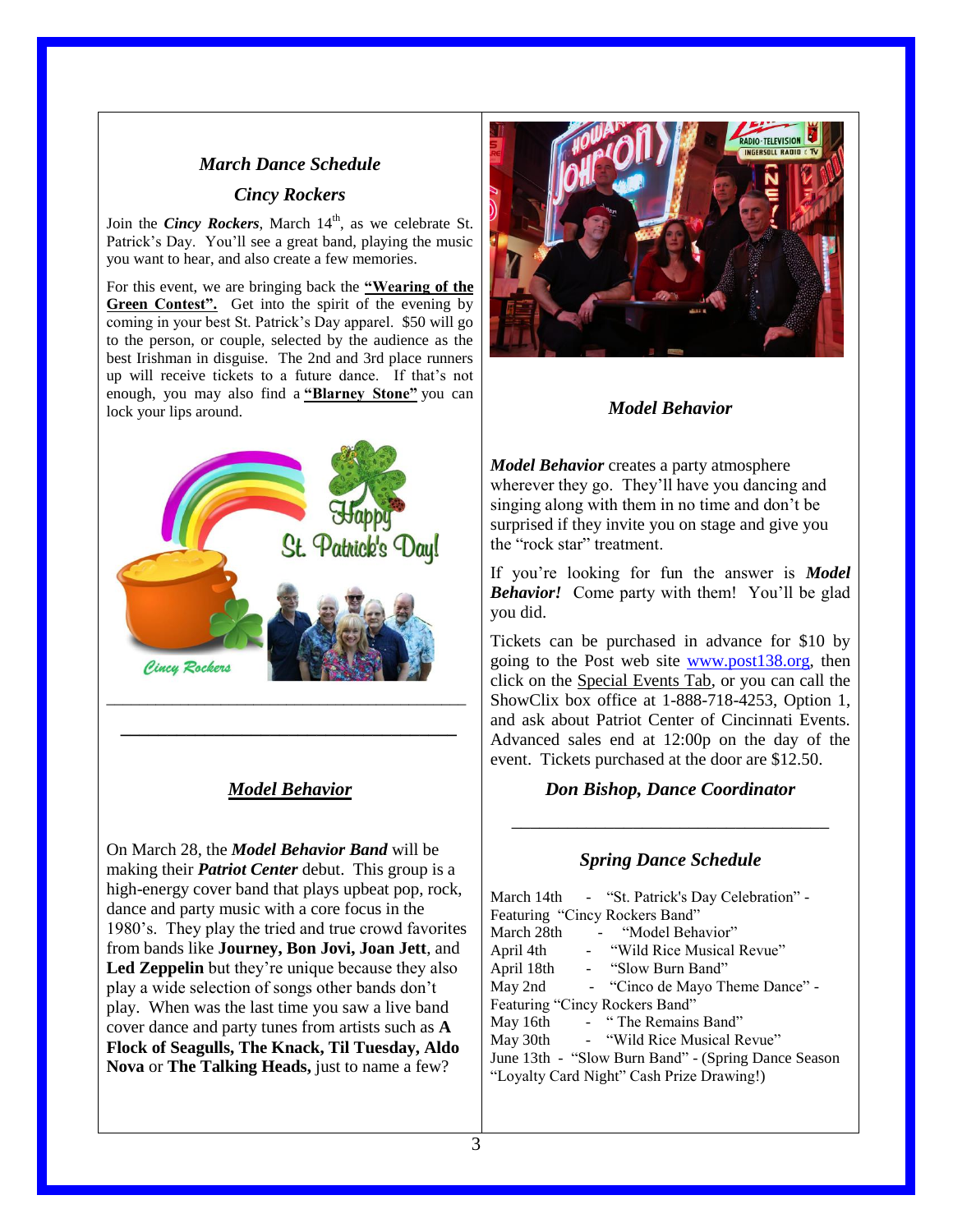## *Chaplain's Report*

Lenten Season is upon us and that means it is Fish Fry time! From February  $28<sup>th</sup>$  thru April  $10<sup>th</sup>$ , every Friday night from 5 until 7, we will be open for business. Volunteering to work these events is a fun thing and we usually have enough staff, but if you are interested, let me know and we will work you in.

Our Legion continues to grow with the leadership of Bob Kamman, as Membership Chairman, and other members recommending people. We are almost to 170 members, our highest membership ever! Now if we can get some new members to volunteer to help with events, this should be a great year.

With a long awaited agreement with our neighbor, The Family Pet Center, we hope the long time feud is finally ended. With some slight changes to our property, some additional funds from them, and a new agreement, we will become friendly neighbors!

We thank Randy Lindsey for stepping up to replace our past Finance Officer, Ron Yersky, so we will continue to have a good understanding of our finances. At last we are becoming more financially able to carry out our mission to serve the Veterans and our community. It would be great if someone would step up to relieve Randy of his second office, 2nd Vice Commander.

Ron Yersky, who is having some foot problems, seems to be on the mend. Noel Fenner had his second knee replacement and seems to be getting about. Noel's wife Donna, was involved in a bad accident on Beechmont, but came out of it with little ill effects. Thank the good Lord for protecting her.

I wish to thank all members of our Honor Guard for coming out for WWII veteran, Roger Siegmann's funeral. I also wish to thank Joe DuBois, our commander, and his wife Sandy, for going out of their way to take a Veteran who was down on his luck out to dinner and to give this Veteran some encouragement. We are saddened to announce that longtime member, Leo Turner, a WWII Army vet passed away on February  $13<sup>th</sup>$ . We think services were already held in his honor. He was a 72 year Legion Member!

Lord, continue to guide us that we, as a Legion, continue to fulfill our Mission to serve Veterans and the Community. Keep all our members and families in good health. Amen!

*Jerry Porter - Chaplain*

### *2020 Poppy Day Program*

Charities, Inc. has kicked-off its 2020 Forest Hills School District (FHSD) Poppy Day Program. The goals for this program remain the same: 1) to provide the reason for *Memorial Day* and the symbolism of the *"Memorial Poppy",* 2) to provide an opportunity for FHSD students to interact with local veterans, and 3) to raise funds to support disabled veterans and veterans in need.

This year will be the  $4<sup>th</sup>$  year we have taken the "Poppy" Program" into these FHSD elementary schools. Like our previous years, our plan is to make changes that will allow us to build upon our previous successes. To this end, there are two areas we are hoping to improve on this year.

First, we want to improve the recognition component of our Memorial Day Challenge. Last year a pizza party was provided to the class that turned in the largest average contribution per student. This year we hope to find 6 sponsors and provide a pizza party to the class in each school that turns in the largest average contributions per student. The cost per sponsor would be about \$ 80. If you would like to be a sponsor, please contact Don Bishop at (513) 474-4194.

Second, we want to improve the coordination between the schools and the Post. Therefore, our plan is to identify the 6 Veterans who will be assigned to each school and have them meet the school coordinator prior to their arrival at the school to pass out poppies. If you would like to be 1 of the 6 Veterans, please contact Don Bishop at (513) 474-4194.

#### *Don Bishop* \_\_\_\_\_\_\_\_\_\_\_\_\_\_\_\_\_\_\_\_\_\_\_\_\_\_\_\_\_\_\_\_\_\_\_\_\_\_\_\_\_\_\_\_\_

### *Joseph House Golf Outing*

The cost for a foursome is \$350. Our annual Joseph House Golf Outing will take place on Saturday, May 16, 2020 at the South Trace Golf Course. Our goal is to raise \$30,000 that will be used for providing substance abuse treatment to our homeless veterans.

### *Al Buxton,*

## *4 th District Adjutant*

Post 318 contributes \$100 to sponsor a hole!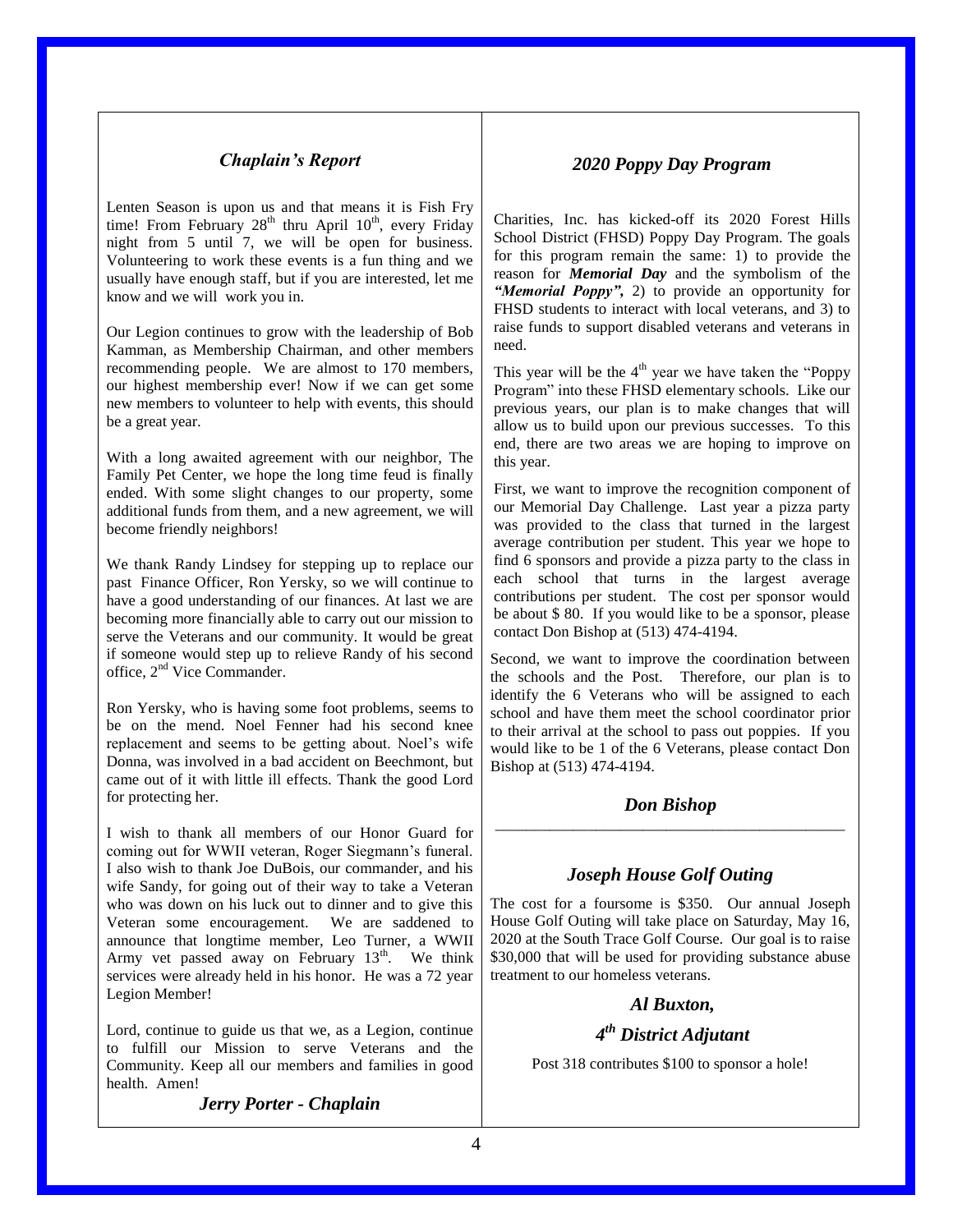### *Membership!*

We've made great strides in our membership renewal this year! We have a total membership of 167, the highest ever! We only have 4 members who have not renewed this year! Membership can be renewed one of several ways: (1) Online by credit card: www.legion.org/renew (2) Cash or check, either mailed to or dropped off at the Post at 6660 Clough Pike, Cincinnati, OH 45244. (3) Switch to a 'Paid Up for Life' membership. This allows you to pay a onetime fee (or disburse it over 12 months). It eliminates renewal notices and future dues increases. You can check this out by going to [https://www.legion.org/join/pufl.](https://www.legion.org/join/pufl)

The budget can also help you out if you are having a tuff year financially, so call me if you need us to pay your dues this year: (513) 545-5237.

If you hear of someone interested in joining our Post, please send them my way and I will be glad to follow up. This month we added 2 new members: A Post 484 transferee, Chester Canter and a new member and friend of Commander DuBois, John Bothwell. Both are USN vets. Please welcome John and Chester to Post 318.

### *Robert Kamman*

\_\_\_\_\_\_\_\_\_\_\_\_\_\_\_\_\_\_\_\_\_\_\_\_\_\_\_\_\_\_\_\_\_\_\_\_\_\_\_\_\_\_\_\_

#### *4th District Summer Conference*

#### *(Doors open at 8:00 AM)*

If you are interested in going with me to represent Post 318 at the 4th District Summer Conference on Sunday, March 22nd, 2020 at 10:00 AM, please call me at (513) 582-8477, or e-mail: joedubois@cinci.rr.com. I will then let them know we are planning to attend. This conference will be held at Wilmington Veterans Post 49, 140 E. Locust St., Wilmington, OH 45177, (937) 382-2219.

# *Joe DuBois \_\_\_\_\_\_\_\_\_\_\_\_\_\_\_\_\_\_\_\_\_\_\_\_\_\_\_\_\_\_\_\_\_\_\_\_*

## *4 th District Executive Board Meetings*

#### *(Doors Open at 12 Noon)*

Sunday, April 26th, 2020 at 1:00 PM. Yeager-Benson Memorial Post 199, 10700 Campbell Road, Harrison, OH 45121. Please call if you can come! (937) 367-9180.

### *4th District Events*

*Turkey Shoot*

March 21, 2020, 1PM until done! Post 237, 4070 Greenbriar Road, Batavia, Ohio. 12 Gage shotguns only! 3, 5, and 10 – Dollar Rounds Cash Pay Out to  $1<sup>st</sup>$  and  $2<sup>nd</sup>$  Place. Split-the-Pot, Food, Raffles and More! Rain or Shine! (Under Cover). Must be 18 or older to enter! Again: 12 Ga. Shotguns Only! Contact Greg Norvell or Jerry Perry (513) 319-5024

#### *8 Ball Pool Tournament*

April 19, 2020 – 12:30 starts at 1:00 at Roc's House of Billiards – 624 Ohio Pike – Withamsville, OH 45245. Single player event with entry fee of \$15. Open to Legionnaires, SALs, Auxiliary with a 2020 membership card. Each member may bring one guest. Walk-ins welcome! Applications must be in by April  $11<sup>th</sup>$ . Double elimination event, with awards for  $1<sup>st</sup>$ ,  $2<sup>nd</sup>$ , and  $3<sup>rd</sup>$  place, based on number of players.

*Greg Norvell*, *4 th District*, *2nd Vice Commander* Call or e-mail for an entry form. (450) 513-823-1142, [gm.norvell@hotmail.com](mailto:gm.norvell@hotmail.com) \_\_\_\_\_\_\_\_\_\_\_\_\_\_\_\_\_\_\_\_\_\_\_\_\_\_\_\_\_\_\_\_\_\_\_\_\_\_\_\_\_\_\_\_

#### *4th District Membership Party!*

We will have a Brown Jug Party on March 14, 2020 to celebrate the win. This will be held at Mt Carmel Post 72 from 5 pm until 9 pm. Food, beer, soft drinks will be supplied, presentations given and good time had by all.

The District worked hard and we were at 80% by November 11th, which made us qualify for the Brown Jug, and *we were the only Ohio District to do so!* I want to thank everyone for their hard work! all fourth district invited to attend! Let Steve Foster: (513) 827-2514, or Ken Ellis: (513) 444-8660, know as soon as possible, so we can get a head count for food.

### *Steve Foster,*

#### *4th District, 1st Vice Commander*

(513) 724-2341, sfoster49@gmail.com